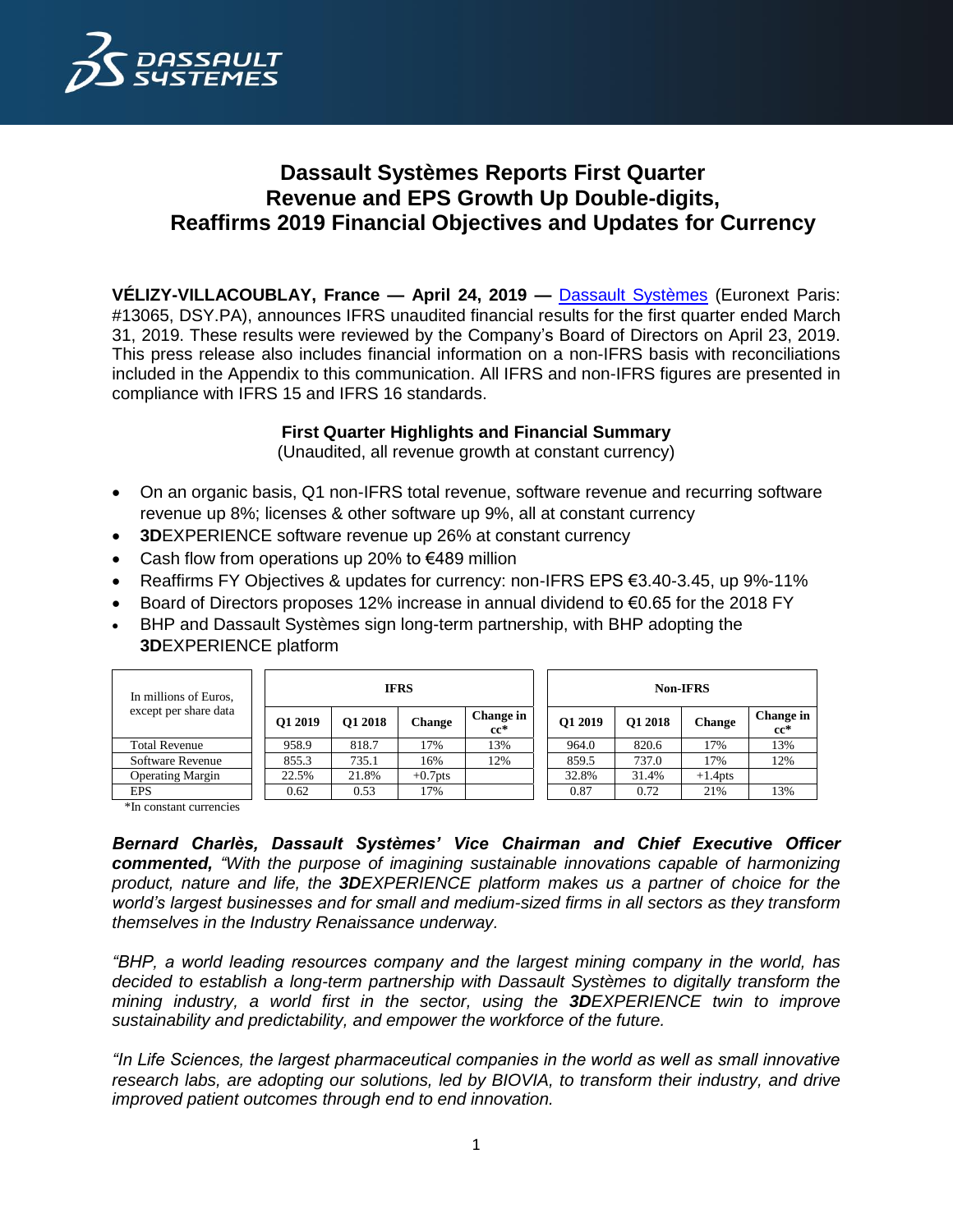*"For the mainstream market, we introduced 3DEXPERIENCE.WORKS, a new business applications family that brings the platform advantages to small and mid-sized companies improved collaboration, manufacturing efficiency, business agility and an empowered workforce. 3DEXPERIENCE.WORKS will leverage our POWER'BY strategy, which is proving very effective in enabling companies to connect their existing software investments to the 3DEXPERIENCE platform, and benefit from the platform's full innovation capabilities in terms of business operations and business model."*

| In millions of Euros,     | <b>IFRS</b>     |             |            |                         |         |                | <b>Non-IFRS</b> |                         |
|---------------------------|-----------------|-------------|------------|-------------------------|---------|----------------|-----------------|-------------------------|
| except per share data     | O1 2019         | O1 2018     | Change     | <b>Change</b><br>in cc* | O1 2019 | <b>O1 2018</b> | <b>Change</b>   | <b>Change</b><br>in cc* |
| <b>Total Revenue</b>      | 958.9           | 818.7       | 17%        | 13%                     | 964.0   | 820.6          | 17%             | 13%                     |
| Software Revenue          | 855.3           | 735.1       | 16%        | 12%                     | 859.5   | 737.0          | 17%             | 12%                     |
| Services Revenue          | 103.6           | 83.5        | 24%        | 19%                     | 104.5   | 83.5           | 25%             | 20%                     |
| <b>Operating Margin</b>   | 22.5%           | 21.8%       | $+0.7$ pts |                         | 32.8%   | 31.4%          | $+1.4$ pts      |                         |
| <b>EPS</b>                | 0.62            | 0.53        | 17%        |                         | 0.87    | 0.72           | 21%             | 13%                     |
|                           |                 |             |            |                         |         |                |                 |                         |
| Total Software Revenue in |                 | <b>IFRS</b> |            |                         |         |                | <b>Non-IFRS</b> |                         |
| millions of Euros         | $\Omega$ 1 2019 | O1 2018     | Change     | <b>Change</b>           | O1 2019 | O1 2018        | <b>Change</b>   | <b>Change</b>           |

### **First Quarter Financial Summary** (Unaudited)

| Total Software Revenue in |         | <b>Non-IFRS</b> |               |                         |         |         |               |                         |
|---------------------------|---------|-----------------|---------------|-------------------------|---------|---------|---------------|-------------------------|
| millions of Euros         | O1 2019 | O1 2018         | <b>Change</b> | <b>Change</b><br>in cc* | O1 2019 | O1 2018 | <b>Change</b> | <b>Change</b><br>in cc* |
| Americas                  | 264.9   | 209.6           | 26%           | 17%                     | 268.3   | 210.5   | 27%           | 18%                     |
| Europe                    | 364.9   | 325.0           | 2%            | 10%                     | 365.7   | 325.3   | 12%           | 10%                     |
| Asia                      | 225.5   | 200.6           | 2%            | 9%                      | 225.5   | 201.2   | 12%           | 8%                      |

\*In constant currencies

### **First Quarter 2019 versus 2018 Financial Comparisons**

### **Revenue Review**

- In constant currencies: Total revenue increased 13% (IFRS and non-IFRS). On an organic basis, non-IFRS total revenue increased 8%.
- Total software revenue increased 12% (IFRS and non-IFRS). Licenses and other software revenue increased 15% (IFRS and non-IFRS). Non-IFRS recurring revenue increased 11% reflecting double-digit growth for both support as well as subscription revenue. On an organic basis, total software revenue increased 8% with licenses and other software revenue growing 9% and recurring software revenue higher by 8%. Services revenue increased 20% in total, 9% on an organic basis and represented about 11% of total revenue (IFRS). (All growth rates at constant currencies.)
- From an industry perspective and in constant currencies: Non-IFRS software revenue increased double-digits in seven of the Company's eleven industries (regrouped as of January 1, 2019, see Appendix for details): Transportation & Mobility, Aerospace & Defense, Industrial Equipment, Marine & Offshore, High Tech, Life Sciences and Home & Lifestyle.
- On a regional basis and at constant currencies: Americas non-IFRS software revenue increased 18%, reflecting the contribution from acquisitions, large deal activity and strong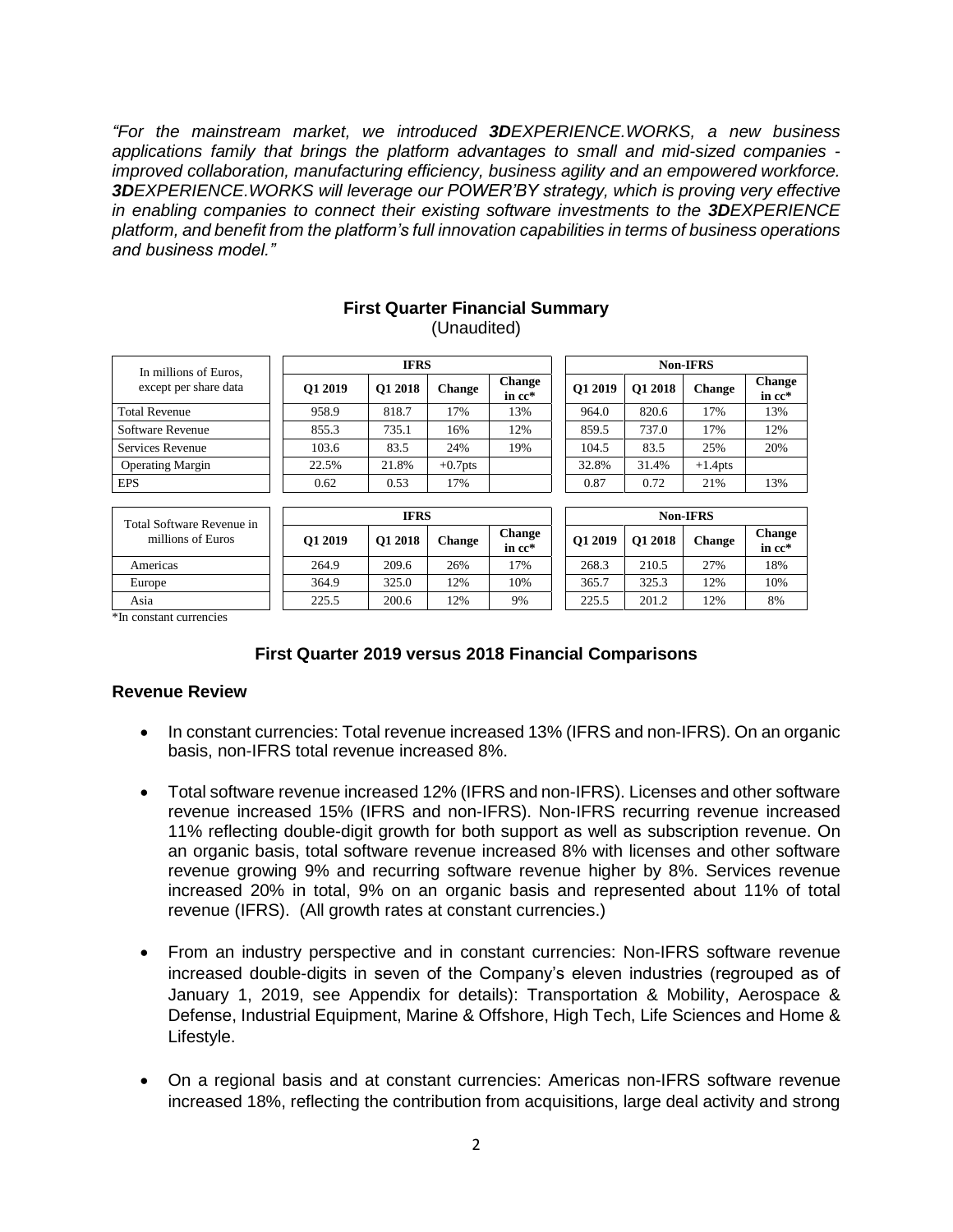recurring software growth. Europe non-IFRS software revenue increased 10%, on large deal activity in multiple geographies, most notably Central and Southern Europe. Asia non-IFRS software revenue increased 8% led by China and Asia Pacific, and to a lesser extent by India and Japan. On an organic basis, all three regions reported high single-digit software revenue growth.

 **3D**EXPERIENCE software revenue increased 26% at constant currency and represented 23% of related software revenue, led by large **3D**EXPERIENCE transactions, both new and expansions, with clients in Industrial Equipment, Transportation & Mobility, Aerospace & Defense and High Tech, among others.

## **Operating Review**

- IFRS operating income increased 21%. Non-IFRS operating income increased 23% to €316.4 million. The non-IFRS operating margin was 32.8% in the first quarter, compared to 31.4% in the year-ago quarter, reflecting underlying organic improvement of 210 basis points, currency favorable effect of 50 basis points and estimated acquisition dilution of 120 basis points.
- $\bullet$  IFRS effective tax rate was 28.5%, compared to 25.9% in the prior year quarter. On a non-IFRS basis, the first quarter 2019 effective tax rate was 29.7%, compared to 28.8% in the year-ago quarter.
- IFRS diluted net income per share increased 17%. Non-IFRS diluted net income per share increased 21% as reported to €0.87 per share, and increased about 13% at constant currency.

# **CFO Commentary**

(In the discussion below figures are on a non-IFRS basis, with revenue growth rates in constant currencies.)

**Pascal Daloz, Dassault Systèmes' Executive Vice President, CFO and Corporate Strategy Officer, commented**, *"We checked a number of boxes in the first quarter, leading to double-digit revenue and earnings per share growth exclusive of any currency benefits.*

- *It was a dynamic quarter with important customers' business decisions, most notably in Transportation & Mobility, High Tech, Industrial Equipment, Life Sciences and Energy & Materials.*
- *We had strong momentum with 3DEXPERIENCE, where software revenue increased 26%, on core industries large clients' adoption.*
- *Our organic growth continued to strengthen, with recurring software, representing 75% of our total software, up 8% organically.*
- *Finally, cash flow from operations set a strong performance, at €489 million, up 20%.*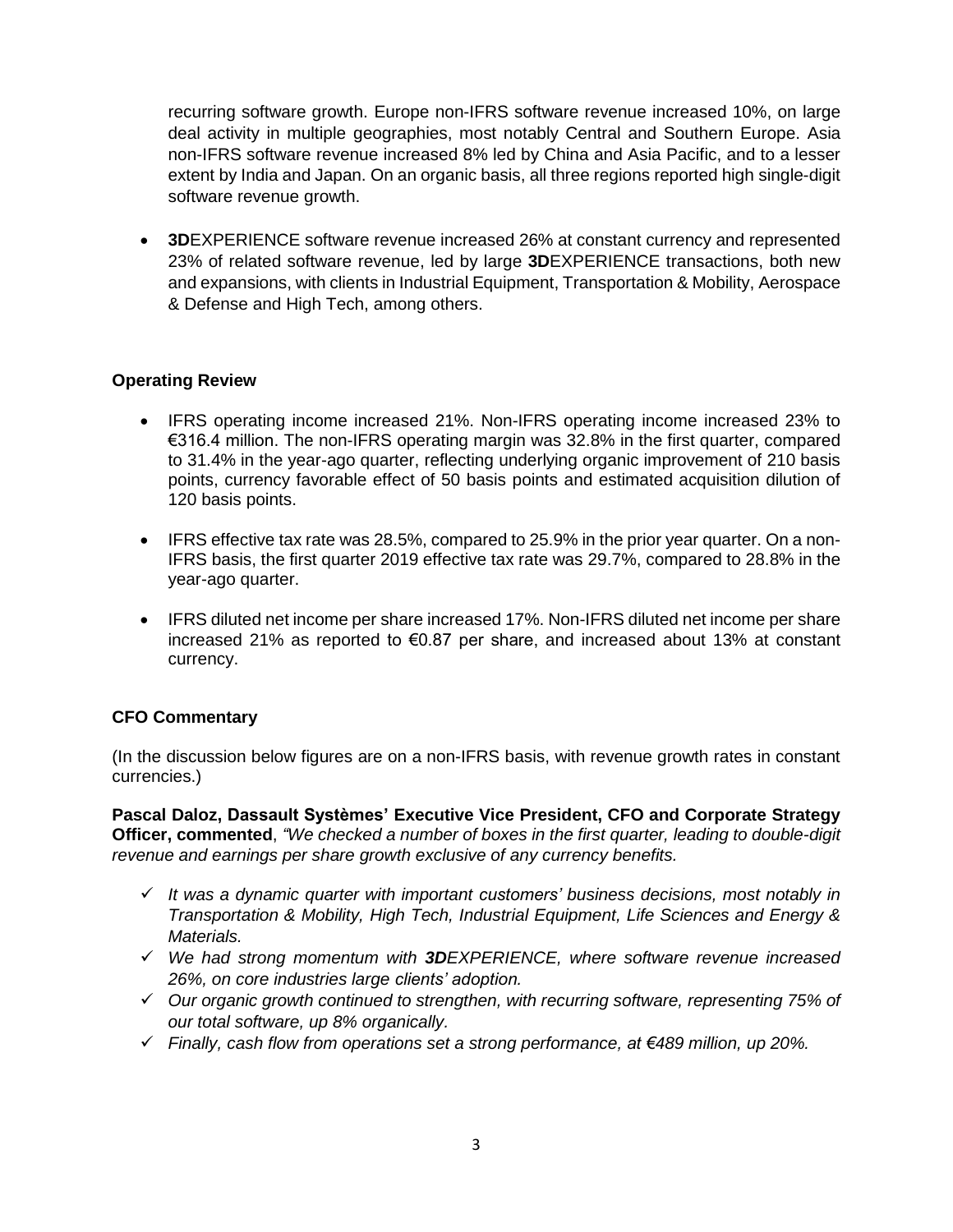*"We are reaffirming our constant currency non-IFRS revenue growth range of 10% to 11% for 2019. Our growth outlook for software revenue is similar to 2018, and importantly as we stated at the outset of this year, we see a stronger contribution coming from recurring software revenue.*

*"Based upon this visibility, we are updating our 2019 reported non-IFRS revenue and earnings per share guidance ranges for the better than expected currency upside we saw in the first quarter and updated second quarter currency rate assumptions, leading us to add €35 million at the midpoint to our revenue range, now €3.845 billion to €3.875 billion and 5 cents per share to our earnings per share range, now €3.40 to €3.45."*

## **2019 Second Quarter and Full Year Financial Objectives**

The Company's second quarter and full year 2019 financial objectives presented below are given on an IFRS 15 and IFRS 16, non-IFRS basis and reflect the principal 2019 currency exchange rate assumptions below for the US dollar and Japanese yen as well as the potential impact from additional non-Euro currencies representing about 18% of the Company's total revenue in 2018:

|                               | <b>Second Quarter 2019</b>   | Full Year 2019                   |
|-------------------------------|------------------------------|----------------------------------|
| <b>Total Revenue</b>          | $~\sim$ €920 to €940 million | $~\sim$ €3.845 to €3.875 billion |
| Growth in Constant Currencies | 10% to 13%                   | 10% to 11%                       |
| Non-IFRS operating Margin     | $~29.5\%$                    | 32.0% to 32.5%                   |
| Non-IFRS EPS                  | €0.74 to €0.77               | €3.40 to €3.45                   |
| <b>EPS Growth</b>             | 7% to 12%                    | 9% to 11%                        |
| US dollar                     | $$1.15$ per Euro             | \$1.17 per Euro                  |
| Japanese yen (before hedging) | JPY 130.0 per Euro           | JPY 128.8 per Euro               |

These objectives are prepared and communicated only on a non-IFRS basis and are subject to the cautionary statement set forth below.

The 2019 non-IFRS financial objectives set forth above do not take into account the following accounting elements and are estimated based upon the 2019 principal currency exchange rates above: contract liabilities write-downs estimated at approximately €12 million; share-based compensation expense, including related social charges, estimated at approximately €121 million and amortization of acquired intangibles estimated at approximately €196 million. The above objectives also do not include any impact from other operating income and expense, net principally comprised of acquisition, integration and restructuring expenses, and impairment of goodwill and acquired intangible assets; from one-time items included in financial revenue; from one-time tax effects; and from the income tax effects of these non-IFRS adjustments. Finally, these estimates do not include any new stock option or share grants, or any new acquisitions or restructurings completed after April 24, 2019.

## **Implementation of IFRS 16** *Leases* **Summary**

As of January 1<sup>st</sup> 2019, Dassault Systèmes adopted the new accounting standard IFRS 16 *Leases*, under the modified retrospective method. Under this method, the transition effect is accounted for within the consolidated equity at the date of initial application, therefore, there is no adjustment to prior year comparative information.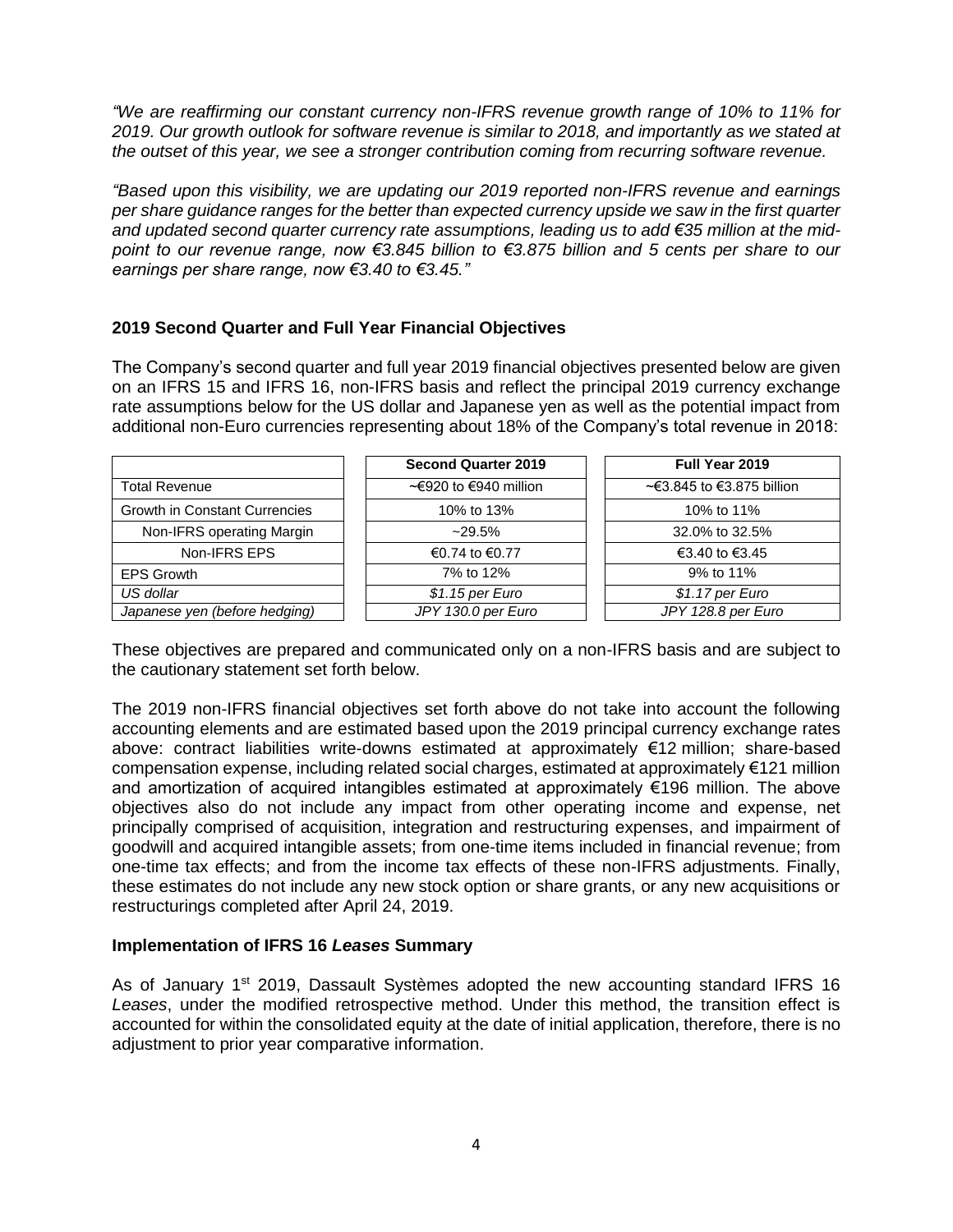## **Cash Flow and Other Financial Highlights**

Net operating cash flow increased 20% to €488.5 million for the 2019 first quarter compared to €406.9 million in the prior year period principally reflecting growth in net income and working capital improvement.

Dassault Systèmes' net financial position increased to €1.90 billion at March 31, 2019, compared to €1.81 billion at December 31, 2018, with cash, cash equivalents and short-term investments of €2.9 billion and debt related to credit lines of €1.0 billion.

### **Cash Dividend Recommendation, Annual Shareholders' Meeting Date and Filing of Regulatory Annual Report**

The Board of Directors has scheduled the Annual Shareholders' Meeting for May 23, 2019 and is recommending a dividend per share equivalent to €0.65 per share for the fiscal year ended December 31, 2018, representing an increase of approximately 12% compared to the prior year €0.58 per share. Shares will be traded ex-dividend as of May 29, 2019. Dividends will be made payable on May 31, 2019. These recommendations are subject to approval by shareholders at the Annual Shareholders' Meeting. For further information, see the Company's 2018 *Document de Référence* filed with the French *Autorité des Marchés Financiers (AMF)* on March 26, 2019*.* The 2018 *Document de Référence* and an English language translation of this document are available on the Company's website.

## **Summary of Recent Business, Technology and Customer Announcements**

- **BHP and Dassault Systèmes sign long-term partnership, with BHP adopting the 3DEXPERIENCE platform.** Dassault Systèmes and BHP have engaged in a long-term strategic partnership to leverage the application of digital technologies to mining. Combining the experience and resources of each company, the ambition is to unlock value by applying technologies proven in other industries to the core mining fundamentals of geoscience and resource engineering. The partnership intends to create a new level of understanding of resource and operational potential, underpinned by both company's commitments to safety and sustainability.
- **On March 26, 2019, Dassault Systèmes announced that Eurostar has chosen DELMIA Quintiq applications powered by the 3DEXPERIENCE platform** to optimize its resource and maintenance planning.
- **On March 12, 2019, Dassault Systèmes announced that it will supply Alstom with its 3DEXPERIENCE platform** to accelerate the delivery of 150 tailored trains to its customer, Trenitalia, the Italian national rail operator and part of Ferrovie dello Stato, introducing a new virtual product experience in the rail industry.
- **On March 5, 2019, Dassault Systèmes announced that it had acquired the startup Argosim to leverage proven artificial intelligence technology** as the backbone of model-based systems engineering and architecture for embedded systems.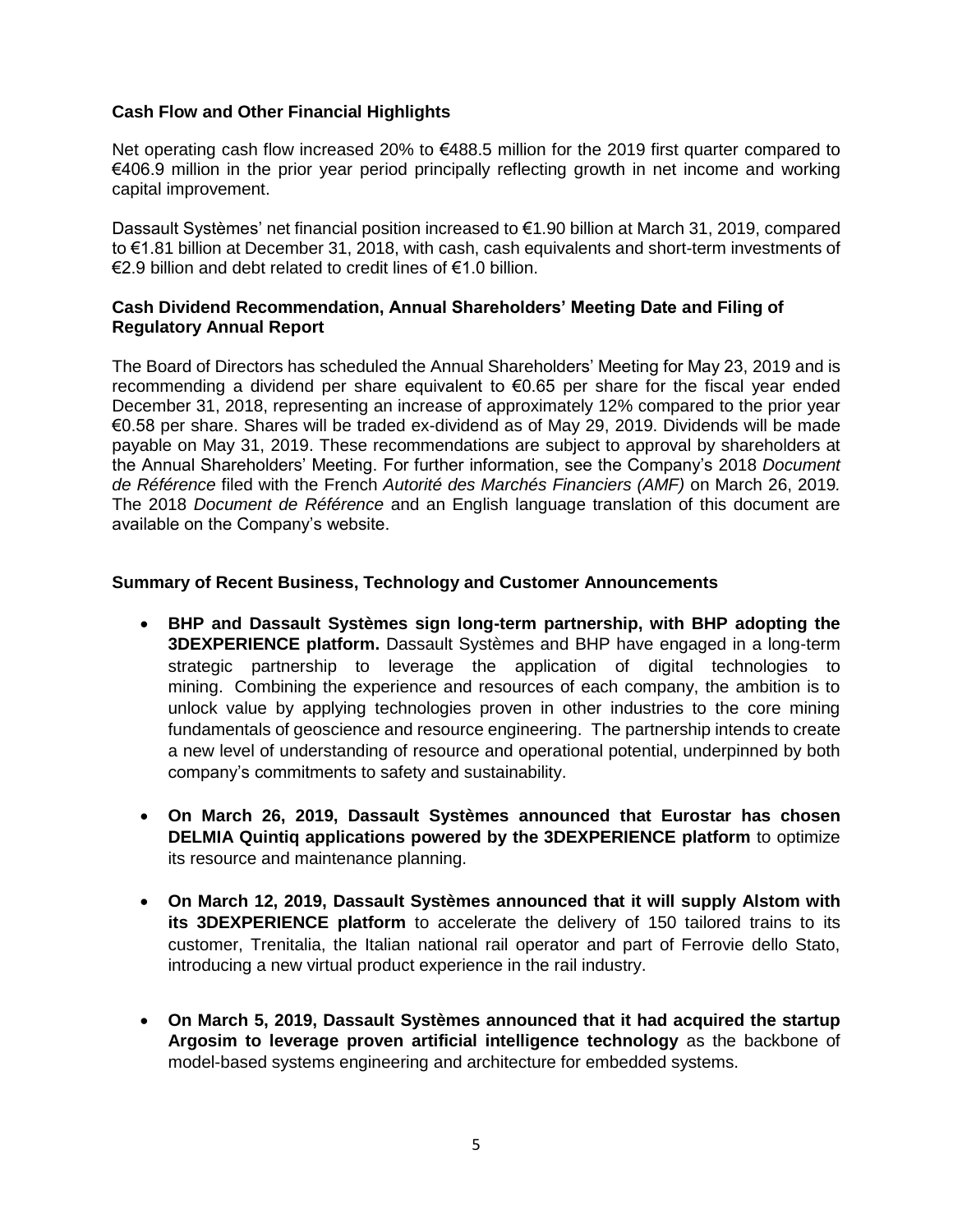- **On February 28, 2019, ABB and Dassault Systèmes jointly announced a wide spanning global partnership** to offer customers in digital industries a unique software solutions portfolio ranging from product life cycle management to asset health solutions. The companies will focus, in a staged approach, on factory automation and robotics, process industry automation, as well as electrification solutions for smart buildings.
- **On February 11, 2019, Dassault Systèmes announced the signing of a definitive agreement to acquire the elecworks electrical and automation design software product line from Trace Software International.** Through the agreement, a team of 21 skilled professionals will join Dassault Systèmes. The acquisition of the elecworks assets will streamline and boost Dassault Systèmes' development of an integrated mechatronics solution on the **3D**EXPERIENCE platform to help its SOLIDWORKS customers address electrical design challenges in the development of smart products.
- **On February 7, 2019, Dassault Systèmes announced that Naval Energies, a leader in marine renewables, is using the 3DEXPERIENCE platform** to develop new offshore floating wind turbines and Ocean Thermal Energy Conversion (OTEC) turnkey solutions, and drive its leadership in marine renewable energies.
- **On February 6, 2019, Airbus and Dassault Systèmes announced the signing of a five-year Memorandum of Agreement to cooperate on the implementation of collaborative 3D design, engineering, manufacturing, simulation and intelligence applications.** Under the agreement, Airbus will deploy Dassault Systèmes' **3D**EXPERIENCE platform, which delivers digital continuity, from design to operations, in a single data model for a unified user experience, making digital design, manufacturing and services (DDMS) a company-wide reality for all Airbus divisions and product lines.
- **In February, 2019 Dassault Systèmes unveiled the creation of 3DEXPERIENCE.WORKS, a new portfolio of industry-aware applications on the 3DEXPERIENCE platform that is tailored to the needs of SOLIDWORKS customers and small and midsized companies. 3D**EXPERIENCE.WORKS uniquely combines social collaboration with design, simulation and manufacturing ERP capabilities in a single digital environment to help growing businesses become more inventive, efficient and responsive in today's Industry Renaissance.
- **On January 8, 2019, Dassault Systèmes and Cognata, Ltd. announced that they are partnering to embed Cognata's Autonomous Vehicle Simulation Suite into Dassault Systèmes' 3DEXPERIENCE platform.** The partnership will provide a first-of-its-kind solution for autonomous vehicle makers to define, test and experience autonomous driving throughout the development cycle within the **3D**EXPERIENCE platform. This will make a fully integrated autonomous vehicle development process resulting in faster, more accurate and safer autonomous vehicles on the road.

## **Today's Webcast and Conference Call Information**

Today, Wednesday, April 24, 2019, Dassault Systèmes will first host from London a webcasted meeting at 8:30 AM London time/9:30 AM Paris Time and will then host a conference call at 9:00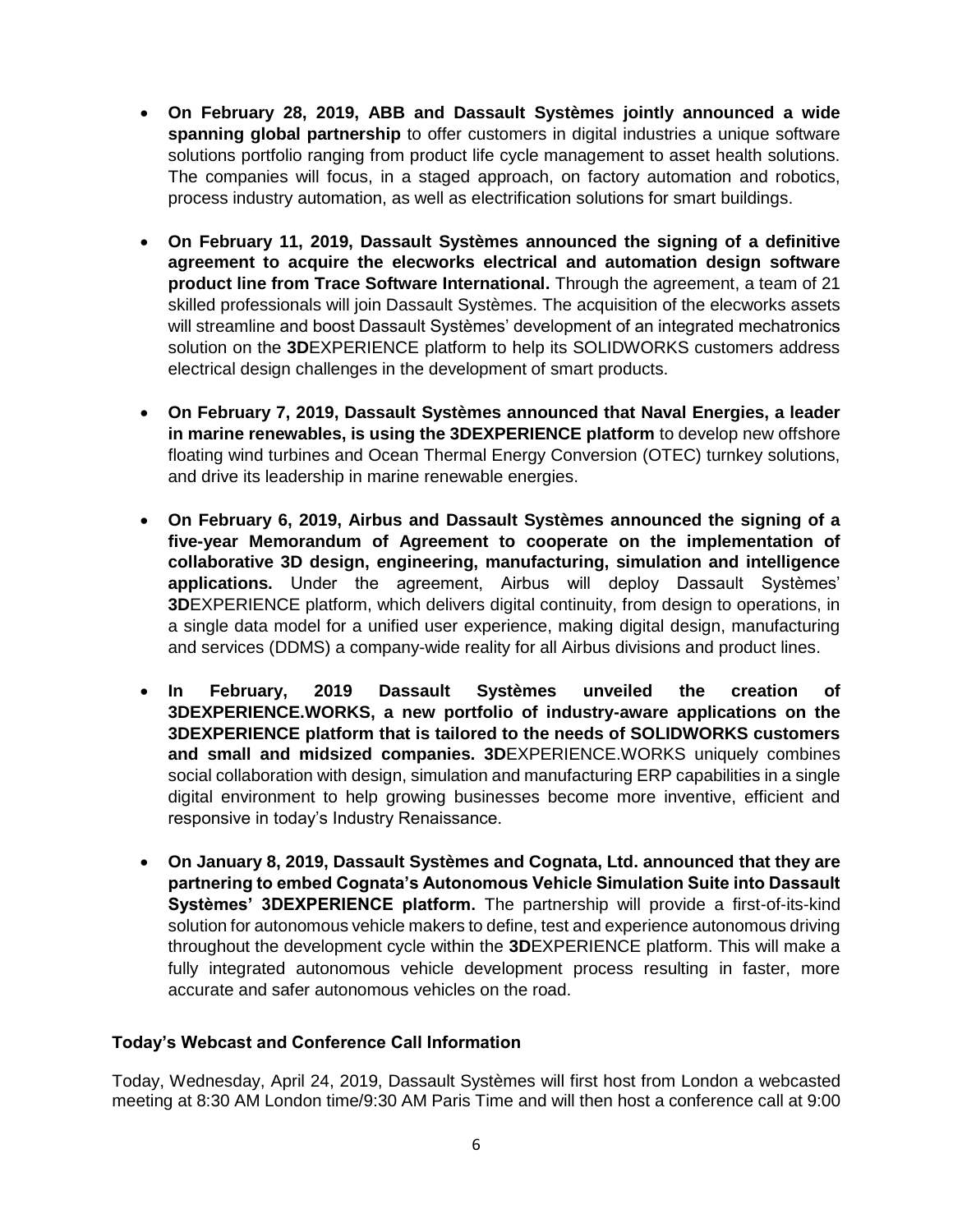AM New York time/ 3:00 PM Paris time/ 2:00 PM London time. The webcasted meeting and conference call will be available via the Internet by accessing **<http://www.3ds.com/investors/>**. Please go to the website at least 15 minutes prior to the webcast or conference call to register, download and install any necessary software.

Additional investor information can be accessed at **<http://www.3ds.com/investors/>** or by calling Dassault Systèmes' Investor Relations at 33.1.61.62.69.24.

### **Key Investor Relations Events**

Annual Meeting of Shareholders: May 23, 2019 Second Quarter 2019 Earnings Release: July 24, 2019 Third Quarter 2019 Earnings Release: October 24, 2019 Fourth Quarter 2019 Earnings Release: February 6, 2020

### **Forward-looking Information**

Statements herein that are not historical facts but express expectations or objectives for the future, including but not limited to statements regarding the Company's non-IFRS financial performance objectives, are forward-looking statements. Such forward-looking statements are based on Dassault Systèmes management's current views and assumptions and involve known and unknown risks and uncertainties. Actual results or performances may differ materially from those in such statements due to a range of factors. The Company's current outlook for 2019 takes into consideration, among other things, an uncertain global economic environment. In light of the continuing uncertainties regarding economic, business, social and geopolitical conditions at the global level, the Company's revenue, net earnings and cash flows may grow more slowly, whether on an annual or quarterly basis. While the Company makes every effort to take into consideration this uncertain macroeconomic outlook, the Company's business results, however, may not develop as anticipated. Further, there may be a substantial time lag between an improvement in global economic and business conditions and an upswing in the Company's business results. The Company's actual results or performance may also be materially negatively affected by numerous risks and uncertainties, as described in the "Risk Factors" section of the 2018 *Document de Référence* (Annual Report) filed with the AMF (French Financial Markets Authority) on March 26, 2019 and also available on the Company's website www.3ds.com.

In preparing such forward-looking statements, the Company has in particular assumed an average US dollar to euro exchange rate of US\$1.15 per €1.00 for the 2019 second quarter and US\$1.20 per €1.00 for the 2019 second half as well as an average Japanese yen to euro exchange rate of JPY130 to €1.00 for the 2019 second quarter and second half before hedging; however, currency values fluctuate, and the Company's results of operations may be significantly affected by changes in exchange rates.

## **Non-IFRS Financial Information**

Readers are cautioned that the supplemental non-IFRS information presented in this press release is subject to inherent limitations. It is not based on any comprehensive set of accounting rules or principles and should not be considered as a substitute for IFRS measurements. Also, the Company's supplemental non-IFRS financial information may not be comparable to similarly titled non-IFRS measures used by other companies. Further specific limitations for individual non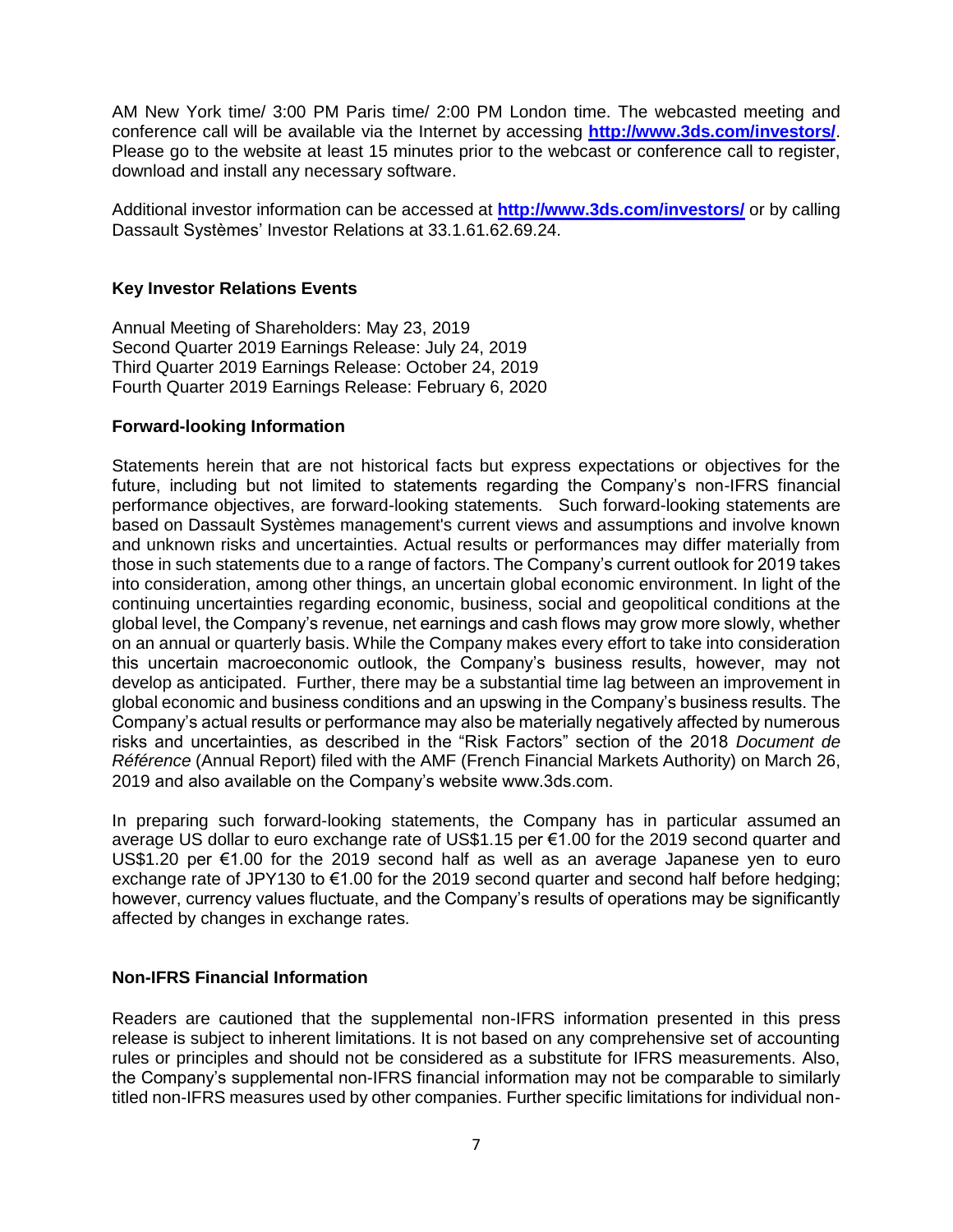IFRS measures, and the reasons for presenting non-IFRS financial information, are set forth in the Company's 2018 *Document de Référence* filed with the AMF on March 26, 2019.

In the tables accompanying this press release the Company sets forth its supplemental non-IFRS figures for revenue, operating income, operating margin, net income and diluted earnings per share, which exclude the effect of adjusting the carrying value of acquired companies' deferred revenue, share-based compensation expense and related social charges, the amortization of acquired intangible assets, other operating income and expense, net, including impairment of goodwill and acquired intangibles, certain one-time items included in financial revenue and other, net, and the income tax effect of the non-IFRS adjustments and certain one-time tax effects. The tables also set forth the most comparable IFRS financial measure and reconciliations of this information with non-IFRS information.

This press release constitutes the quarterly financial information required by article L.451-1-2 IV of the French Monetary and Financial Code (Code Monétaire et Financier).

### **About Dassault Systèmes**

Dassault Systèmes, the **3D**EXPERIENCE Company, provides business and people with virtual universes to imagine sustainable innovations. Its world-leading solutions transform the way products are designed, produced, and supported. Dassault Systèmes' collaborative solutions foster social innovation, expanding possibilities for the virtual world to improve the real world. The Group brings value to over 250,000 customers of all sizes, in all industries, in more than 140 countries. For more information, visi[t www.3ds.com.](http://www.3ds.com/)

*3DEXPERIENCE, the Compass logo and the 3DS logo, CATIA, SOLIDWORKS, ENOVIA, DELMIA, SIMULIA, GEOVIA, EXALEAD, 3DVIA, BIOVIA, NETVIBES and 3DEXCITE are registered trademarks of Dassault Systèmes or its subsidiaries in the US and/or other countries.*

(Tables to Follow)

### **Contacts:**

François-José Bordonado/Béatrix Martinez +33.1.61.62.69.24 United States and Canada: Michele.Katz@3ds.com

### **FTI Consulting**

Jamie Ricketts +44.20.3727.1000 Arnaud de Cheffontaines +33.1.47.03.69.48

### **Dassault Systèmes IR Team Dassault Systèmes Press Contact**

Arnaud Malherbe +33.1.61.62.87.73 arnaud.malherbe@3ds.com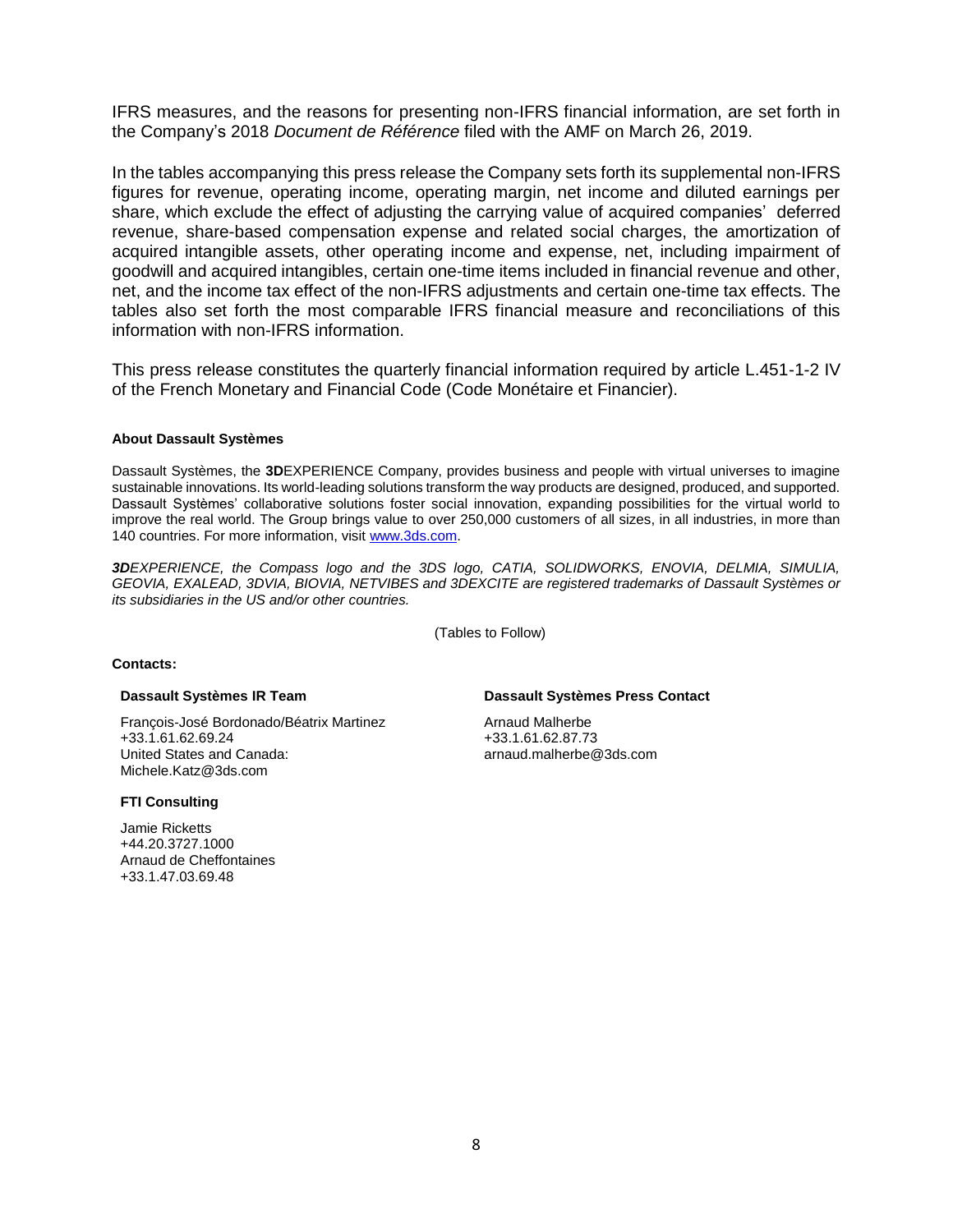# **APPENDIX TABLE OF CONTENTS**

(Due to rounding, numbers presented throughout this and other documents may not add up precisely to the totals provided and percentages may not precisely reflect the absolute figures.)

Glossary of Definitions Non-IFRS Financial Information Condensed consolidated statements of income Condensed consolidated balance sheets Condensed consolidated cash flow statements IFRS – non-IFRS reconciliation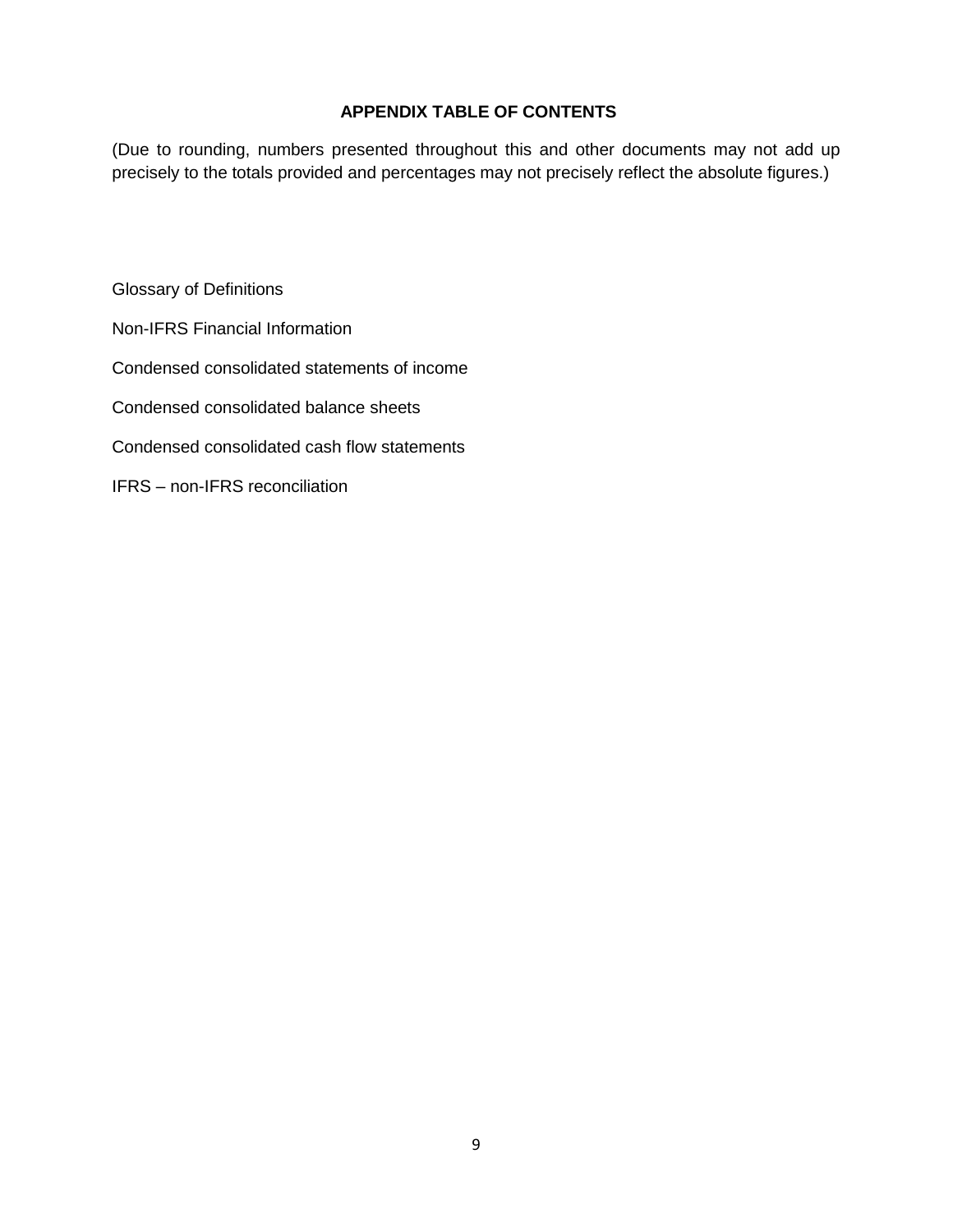## **DASSAULT SYSTEMES - Glossary of Definitions**

### **Information in Constant Currencies**

We have followed a long-standing policy of measuring our revenue performance and setting our revenue objectives exclusive of currency in order to measure in a transparent manner the underlying level of improvement in our total revenue and software revenue by type, industry, region and product lines. We believe it is helpful to evaluate our growth exclusive of currency impacts, particularly to help understand revenue trends in our business. Therefore, we provide percentage increases or decreases in our revenue and EPS (in both IFRS as well as non-IFRS) to eliminate the effect of changes in currency values, particularly the U.S. dollar and the Japanese yen, relative to the euro. When trend information is expressed by us "in constant currencies", the results of the "prior" period have first been recalculated using the average exchange rates of the comparable period in the current year, and then compared with the results of the comparable period in the current year.

While constant currency calculations are not considered to be an IFRS measure, we do believe these measures are critical to understanding our global revenue results and to compare with many of our competitors who report their financial results in U.S. dollars. Therefore, we are including this calculation for comparing IFRS revenue figures for comparable periods as well as for comparing non-IFRS revenue figures for comparable periods. All constant currency information is provided on an approximate basis. Unless otherwise indicated, the impact of exchange rate fluctuations is approximately the same for both the Company's IFRS and supplemental non-IFRS financial data.

## **Information on Growth excluding acquisitions ("organic growth")**

In addition to discussing total growth, we also provide financial information where we discuss growth excluding acquisitions or growth on an organic basis as used alternatively. In both cases, growth excluding acquisitions have been calculated using the following restatements of the scope of consolidation: for entities entering the consolidation scope in the current year, subtracting the contribution of the acquisition from the aggregates of the current year, and for entities entering the consolidation scope in the previous year, subtracting the contribution of the acquisition from January 1st of the current year, until the last day of the month of the current year when the acquisition was made the previous year.

### **Information on Industrial Sectors**

Our global customer base includes companies in 11 industrial sectors as of January 1, 2019: with "Core Industries" comprised of Transportation & Mobility; Industrial Equipment; Aerospace & Defense; and a portion of Business Services. "Diversification Industries" includes companies in High-Tech; Life Sciences; Energy & Materials; Home & Lifestyle, Construction, Cities & Territories; Consumer Packaged Goods & Retail, Marine & Offshore and a portion of Business Services.

## **3DEXPERIENCE Licenses and Software Contribution**

To measure the progressive penetration of **3D**EXPERIENCE software, we utilize the following ratios: a) for Licenses revenue, we calculate the percentage contribution by comparing total **3D**EXPERIENCE Licenses revenue to Licenses revenue for all product lines except SOLIDWORKS and acquisitions ("related Licenses revenue"); and, b) for software revenue, the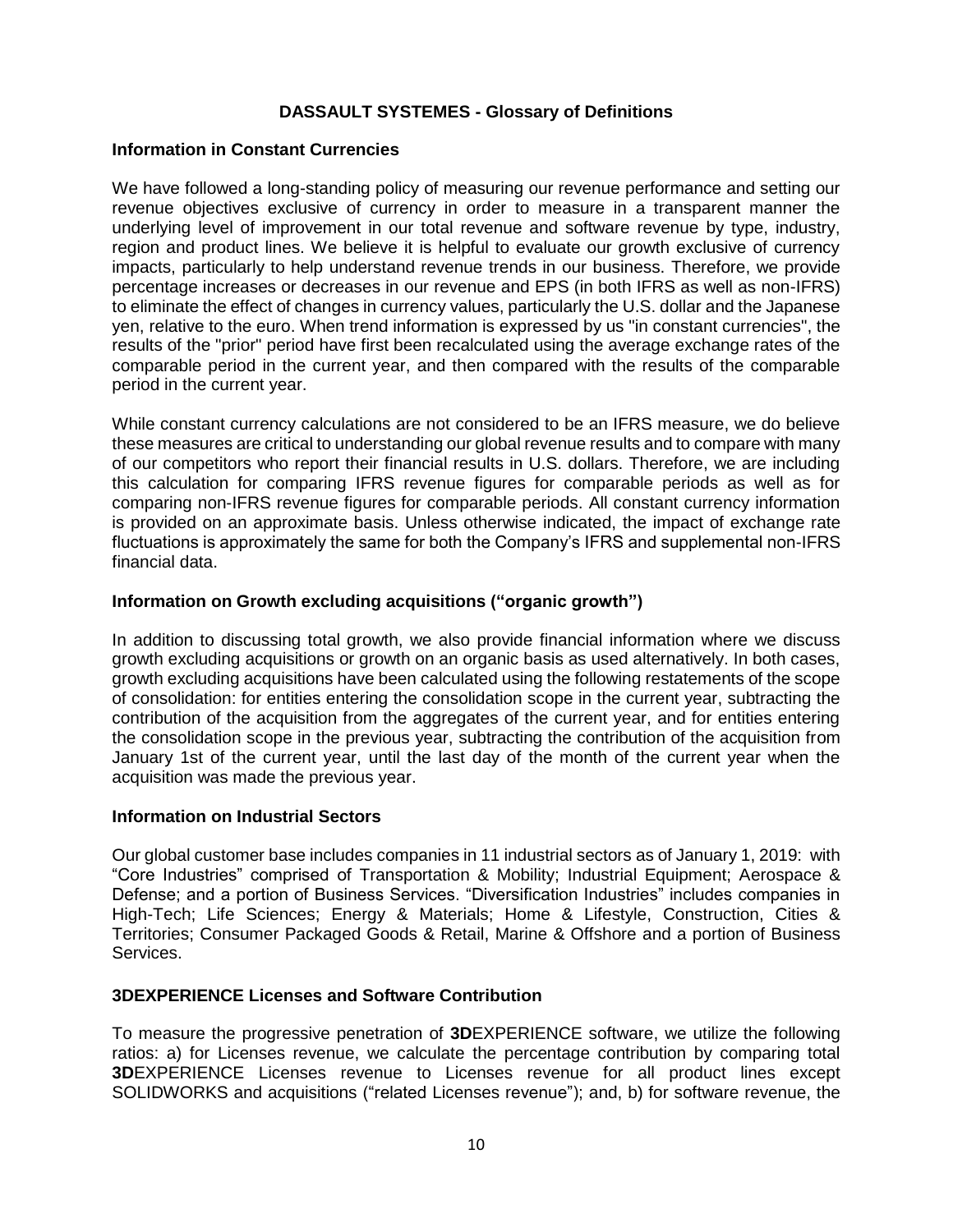Company calculates the percentage contribution by comparing total **3D**EXPERIENCE software revenue to software revenue for all product lines except SOLIDWORKS and acquisitions ("related software revenue").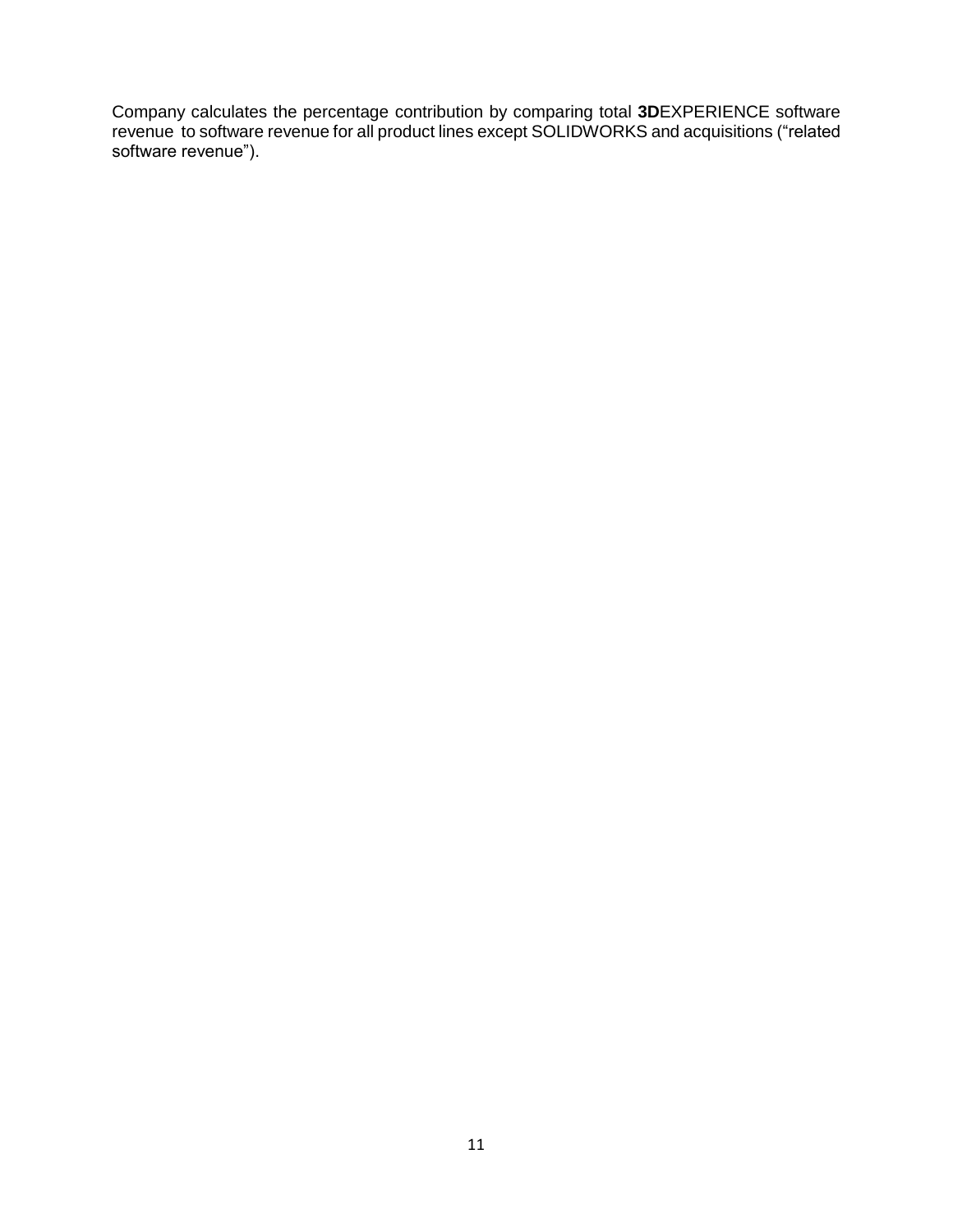## **DASSAULT SYSTEMES NON-IFRS FINANCIAL INFORMATION**

(unaudited; in millions of Euros, except per share data, headcount and exchange rates)

Non-IFRS key figures exclude the effects of adjusting the carrying value of acquired companies' deferred revenue, share-based compensation expense and related social charges, amortization of acquired intangible assets, other operating income and expense, net, certain one-time financial revenue items and the income tax effects of these non-IFRS adjustments.

Comparable IFRS financial information and a reconciliation of the IFRS and non-IFRS measures are set forth in the separate tables within this Attachment.

|                                                             | Three months ended |                   |               |               |  |  |  |  |
|-------------------------------------------------------------|--------------------|-------------------|---------------|---------------|--|--|--|--|
| In millions of Euros, except per share data and percentages | March 31.<br>2019  | March 31,<br>2018 | <b>Change</b> | Change in cc* |  |  |  |  |
| <b>Non-IFRS Revenue</b>                                     | € 964.0            | € 820.6           | 17%           | 13%           |  |  |  |  |
|                                                             |                    |                   |               |               |  |  |  |  |
| <b>Non-IFRS Revenue breakdown by activity</b>               |                    |                   |               |               |  |  |  |  |
| Software revenue                                            | 859.5              | 737.0             | 17%           | 12%           |  |  |  |  |
| of which licenses and other software revenue                | 213.2              | 179.1             | 19%           | 15%           |  |  |  |  |
| of which subscription and support revenue                   | 646.2              | 557.9             | 16%           | 11%           |  |  |  |  |
| Services revenue                                            | 104.5              | 83.5              | 25%           | 20%           |  |  |  |  |
| Non-IFRS software revenue breakdown by product line         |                    |                   |               |               |  |  |  |  |
| CATIA software revenue                                      | 270.1              | 250.7             | 8%            | 6%            |  |  |  |  |
| <b>ENOVIA</b> software revenue                              | 92.3               | 74.7              | 24%           | 19%           |  |  |  |  |
| <b>SOLIDWORKS</b> software revenue                          | 191.4              | 169.9             | 13%           | 5%            |  |  |  |  |
| Other software revenue                                      | 305.7              | 241.7             | 26%           | 22%           |  |  |  |  |
| Non-IFRS Revenue breakdown by geography                     |                    |                   |               |               |  |  |  |  |
| Americas                                                    | 311.1              | 239.0             | 30%           | 21%           |  |  |  |  |
| Europe                                                      | 409.5              | 362.6             | 13%           | 11%           |  |  |  |  |
|                                                             |                    |                   |               |               |  |  |  |  |
| Asia                                                        | 243.5              | 219.0             | 11%           | 8%            |  |  |  |  |
| <b>Non-IFRS</b> operating income                            | € 316.4            | €257.8            | 23%           |               |  |  |  |  |
| <b>Non-IFRS</b> operating margin                            | 32.8%              | 31.4%             |               |               |  |  |  |  |
| Non-IFRS net income attributable to shareholders            | € 226.5            | € 187.6           | 21%           |               |  |  |  |  |
| Non-IFRS diluted net income per share                       | $\epsilon$ 0.87    | $\epsilon$ 0.72   | 21%           | 13%           |  |  |  |  |
| <b>Closing headcount</b>                                    | 17,574             | 16,067            | 9%            |               |  |  |  |  |
|                                                             |                    |                   |               |               |  |  |  |  |
| Average Rate USD per Euro                                   | 1.14               | 1.23              | $-7%$         |               |  |  |  |  |
| Average Rate JPY per Euro                                   | 125.08             | 133.17            | $-6\%$        |               |  |  |  |  |
| $+T$                                                        |                    |                   |               |               |  |  |  |  |

\* In constant currencies

# **DASSAULT SYSTEMES ACQUISITIONS AND FOREIGN EXCHANGE IMPACT**

| In millions of Euros |         | <b>Non-IFRS reported</b> | o/w<br>Growth      | o/w         | o/w         |                     |
|----------------------|---------|--------------------------|--------------------|-------------|-------------|---------------------|
|                      | Q1 2019 | Q1 2018                  | <b>Change MEUR</b> | EX FX $(1)$ | Scope $(2)$ | $FX$ <sup>(3)</sup> |
| Revenue QTD          | 964.0   | 820.6                    | 143.4              | 71          | 40          | 32                  |

(1) Growth at constant rate and constant scope

(2) Change of scope impact at current year rate

(3) FX impact on previous year figures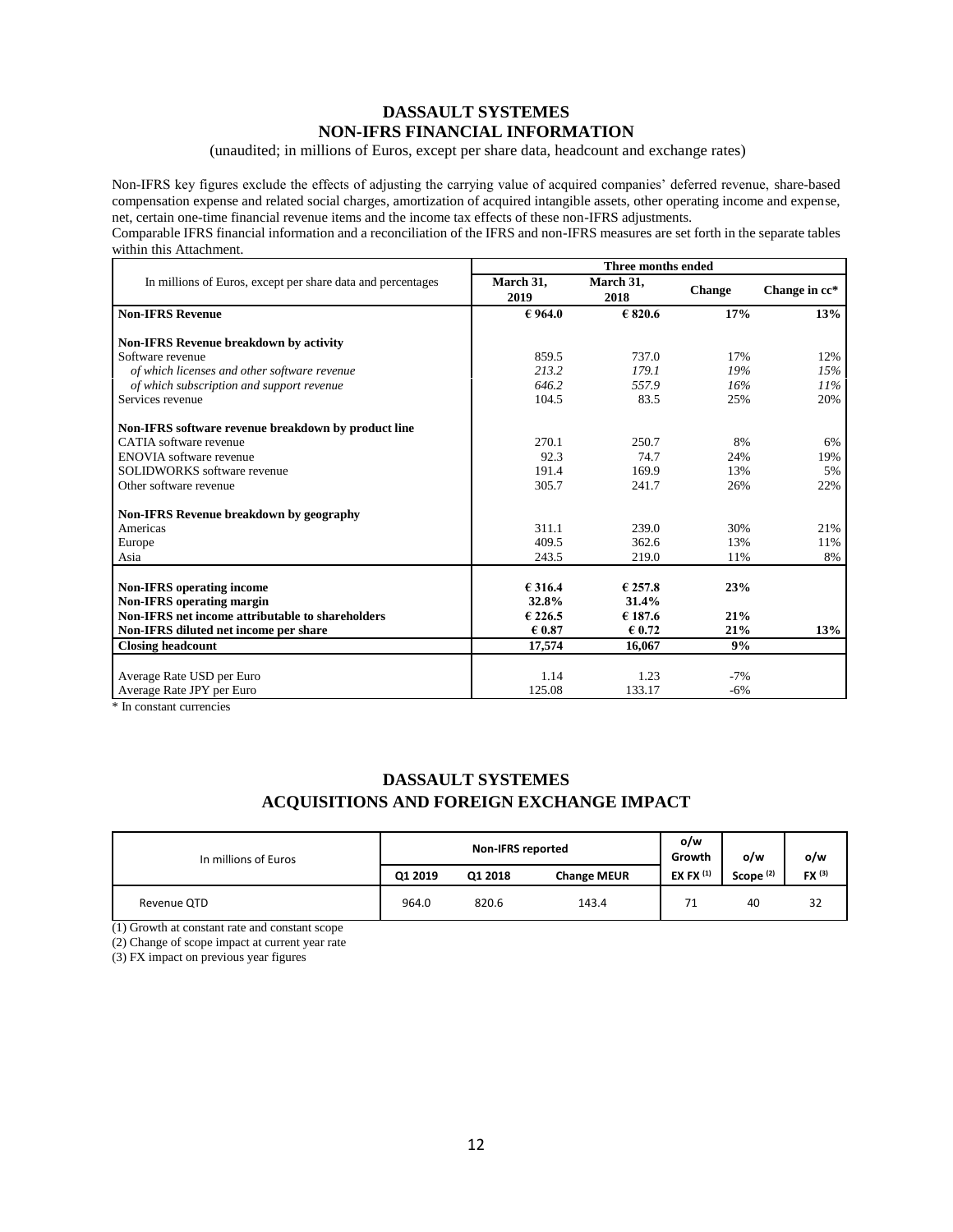# **DASSAULT SYSTEMES CONDENSED CONSOLIDATED STATEMENTS OF INCOME (IFRS)**

(unaudited; in millions of Euros, except per share data)

|                                                             | Three months ended              |                      |
|-------------------------------------------------------------|---------------------------------|----------------------|
| In millions of Euros, except per share data and percentages | March 31,                       | March 31,            |
|                                                             | 2019                            | 2018                 |
| Licenses and other software revenue                         | 213.2                           | 179.1                |
| Subscription and Support revenue                            | 642.0                           | 556.0                |
| Software revenue                                            | 855.3                           | 735.1                |
| Services revenue                                            | 103.6                           | 83.5                 |
| <b>Total Revenue IFRS</b>                                   | €958.9                          | $\epsilon$ 818.7     |
| Cost of software revenue (excluding amortization of         |                                 |                      |
| acquired intangibles)                                       | (45.2)                          | (40.9)               |
| Cost of services and other revenue                          | (100.6)                         | (79.4)               |
| Research and development                                    | (180.3)                         | (152.7)              |
| Marketing and sales                                         | (291.2)                         | (253.0)              |
| General and administrative                                  | (76.7)                          | (69.7)               |
| Amortization of acquired intangibles                        | (50.1)                          | (41.8)               |
| Other operating income and expense, net                     | 0.9                             | (2.5)                |
| <b>Total Operating Expenses</b>                             | (743.1)                         | (639.9)              |
| <b>Operating Income</b>                                     | € 215.8                         | €178.7               |
| Financial revenue and other, net                            | 5.2                             | 4.7                  |
| Income before income taxes                                  | 221.0                           | 183.5                |
| Income tax expense                                          | (62.9)                          | (47.5)               |
| <b>Net Income</b>                                           | € 158.0                         | €136.0               |
| Non-controlling interest                                    | 2.8                             | 0.3                  |
| Net Income attributable to equity holders of the parent     | €160.8                          | €136.3               |
| Basic net income per share                                  | 0.62                            | 0.53                 |
| Diluted net income per share                                | $\epsilon$ 0.62                 | $\epsilon$ 0.53      |
| Basic weighted average shares outstanding (in millions)     | 258.8                           | 256.9                |
| Diluted weighted average shares outstanding (in millions)   | 260.5                           | 259.3                |
|                                                             | m.<br>$\mathbf{A}$ $\mathbf{B}$ | 1.131.134.21.21.2040 |

|                                              | Three months ended March 31, 2019 |                |
|----------------------------------------------|-----------------------------------|----------------|
|                                              | Change*                           | Change in cc** |
| <b>IFRS Revenue IFRS</b>                     | 17%                               | 13%            |
| <b>IFRS</b> Revenue by activity              |                                   |                |
| Software revenue                             | 16%                               | 12%            |
| Services revenue                             | 24%                               | 19%            |
| <b>IFRS</b> Software Revenue by product line |                                   |                |
| CATIA software revenue                       | 8%                                | 6%             |
| <b>ENOVIA</b> software revenue               | 24%                               | 19%            |
| SOLIDWORKS software revenue                  | 13%                               | 5%             |
| Other software revenue                       | 26%                               | 21%            |
| <b>IFRS</b> Revenue by geography             |                                   |                |
| Americas                                     | 29%                               | 19%            |
| Europe                                       | 13%                               | 11%            |
| Asia                                         | 12%                               | 8%             |

\*Variation compared to the same period in the prior year. \*\*In constant currencies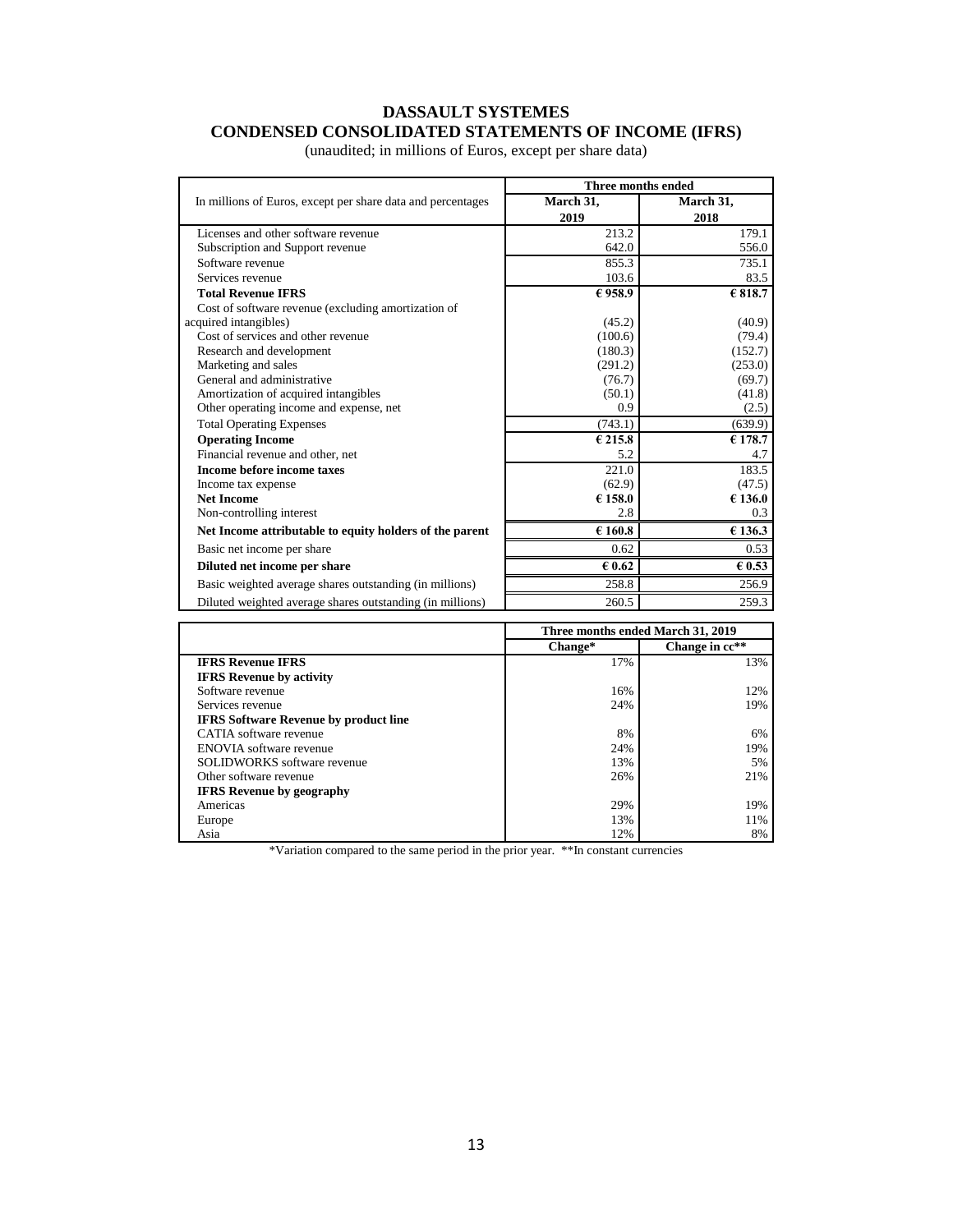# **DASSAULT SYSTEMES CONDENSED CONSOLIDATED BALANCE SHEETS (IFRS)**

(unaudited; in millions of Euros)

| In millions of Euros                              | March 31, | December 31, |  |  |
|---------------------------------------------------|-----------|--------------|--|--|
|                                                   | 2019      | 2018         |  |  |
|                                                   |           |              |  |  |
| <b>ASSETS</b>                                     |           |              |  |  |
| Cash and cash equivalents                         | 2,896.0   | 2,809.3      |  |  |
| Short-term investments                            | 0.6       | 0.6          |  |  |
| Accounts receivable, net                          | 890.0     | 1,044.1      |  |  |
| Contract assets                                   | 36.8      | 26.5         |  |  |
| Other current assets                              | 268.0     | 321.3        |  |  |
| <b>Total current assets</b>                       | 4,091.4   | 4,201.8      |  |  |
| Property and equipment, net                       | 575.3     | 178.2        |  |  |
| Goodwill and Intangible assets, net               | 3,687.5   | 3,262.4      |  |  |
| Other non-current assets                          | 352.7     | 331.6        |  |  |
| <b>Total Assets</b>                               | 68,706.9  | €7,974.0     |  |  |
| <b>LIABILITIES AND SHAREHOLDERS' EQUITY</b>       |           |              |  |  |
| Accounts payable                                  | 135.9     | 161.7        |  |  |
| <b>Contract liabilities</b>                       | 1,013.3   | 907.5        |  |  |
| Short-term debt                                   | 350.0     | 350.0        |  |  |
| Other current liabilities                         | 582.0     | 603.6        |  |  |
| <b>Total current liabilities</b>                  | 2,081.2   | 2,022.8      |  |  |
| Long-term debt                                    | 650.0     | 650.0        |  |  |
| Other non-current obligations                     | 1,085.4   | 675.4        |  |  |
| <b>Total long-term liabilities</b>                | 1,735.4   | 1,325.4      |  |  |
| Non-controlling interests                         | 61.6      | 63.9         |  |  |
| Parent shareholders' equity                       | 4,828.7   | 4,561.9      |  |  |
| <b>Total Liabilities and Shareholders' equity</b> | € 8,706.9 | €7,974.0     |  |  |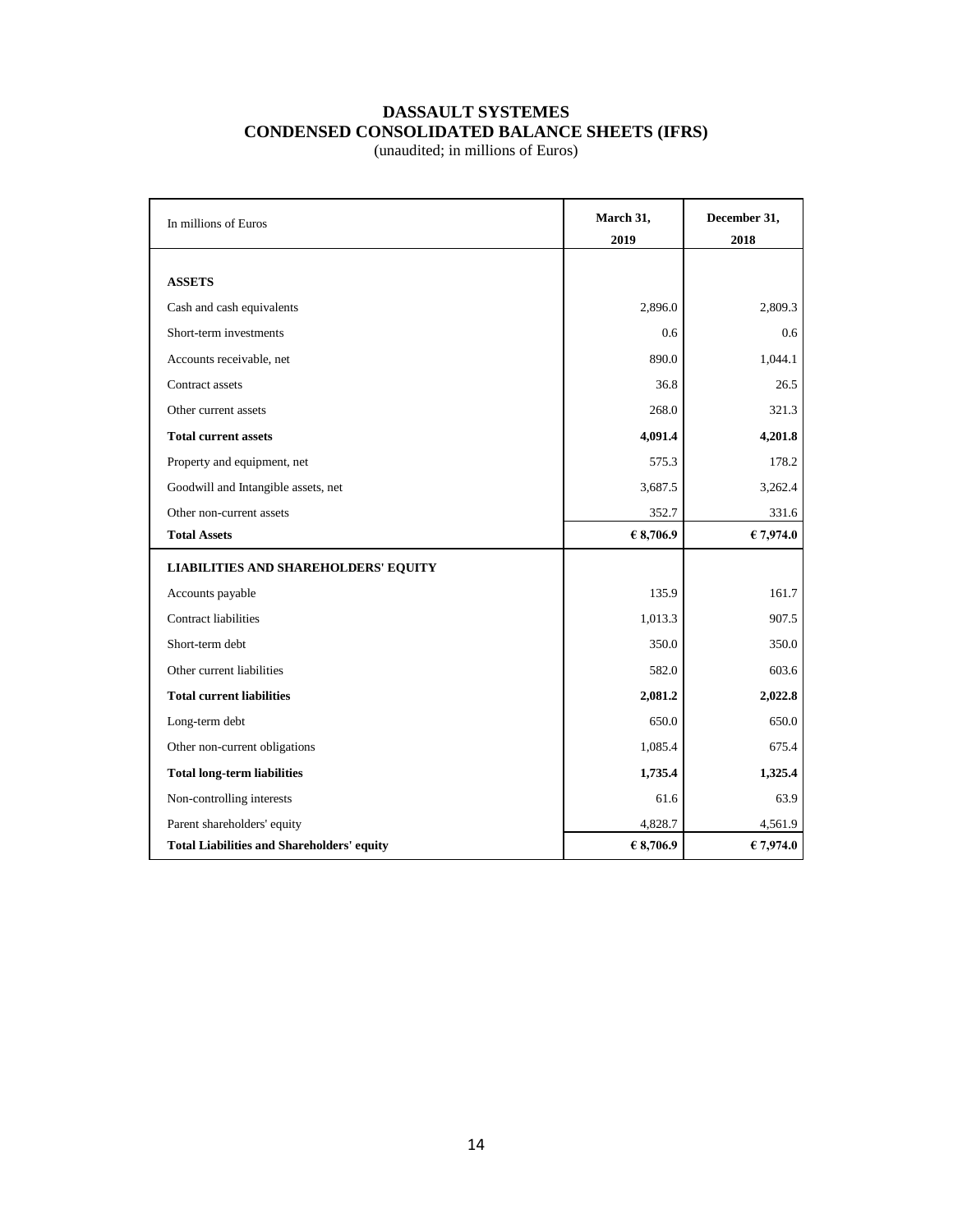# **DASSAULT SYSTEMES CONDENSED CONSOLIDATED CASH FLOW STATEMENTS (IFRS)**

(unaudited; in millions of Euros)

|                                                                 |                   | Three months ended |               |
|-----------------------------------------------------------------|-------------------|--------------------|---------------|
| In millions of Euros                                            | March 31,<br>2019 | March 31,<br>2018  | <b>Change</b> |
| Net Income attributable to equity holders of the parent         | 160.8             | 136.3              | 24.5          |
| Non-controlling interest                                        | (2.8)             | (0.3)              | (2.5)         |
| Net Income                                                      | 158.0             | 136.0              | 22.0          |
| Depreciation of property & equipment                            | 31.7              | 13.7               | 18.0          |
| Amortization of intangible assets                               | 52.3              | 43.9               | 8.4           |
| Other non cash P&L items                                        | 28.4              | 16.7               | 11.7          |
| Changes in working capital                                      | 218.1             | 196.6              | 21.5          |
| Net Cash provided by operating activities                       | €488.5            | €406.9             | €81.6         |
| Additions to property, equipment and intangibles                | (25.1)            | (11.9)             | (13.2)        |
| Payments for acquisition of businesses, net of cash acquired    | (400.6)           |                    | (400.6)       |
| Sale (purchase) of short term investments, net                  |                   | (40.1)             | 40.1          |
| Investments, loans and others                                   | (3.0)             | (0.1)              | (2.9)         |
| Net Cash provided by (used in) investing activities             | (E 428.7)         | (E 52.1)           | (E376.6)      |
| Repayment of short term and long term debt                      | (0.9)             |                    | (0.9)         |
| Payments on lease obligations                                   | (17.0)            |                    | (17.0)        |
| (Purchase) Sale of treasury stock                               | 8.6               | 8.4                | 0.2           |
| Proceeds from exercise of stock-options                         | 13.5              | 12.3               | 1.2           |
| Net Cash provided by (used in) financing activities             | 64.2              | €20.7              | (E16.5)       |
| Effect of exchange rate changes on<br>cash and cash equivalents | 22.7              | (31.1)             | 53.8          |
| Increase (decrease) in cash and cash equivalents                | €86.7             | € 344.4            | (E257.7)      |
| Cash and cash equivalents at beginning of period                | € 2,809.3         | € 2,459.4          |               |
| Cash and cash equivalents at end of period                      | € 2,896.0         | 62,803.8           |               |